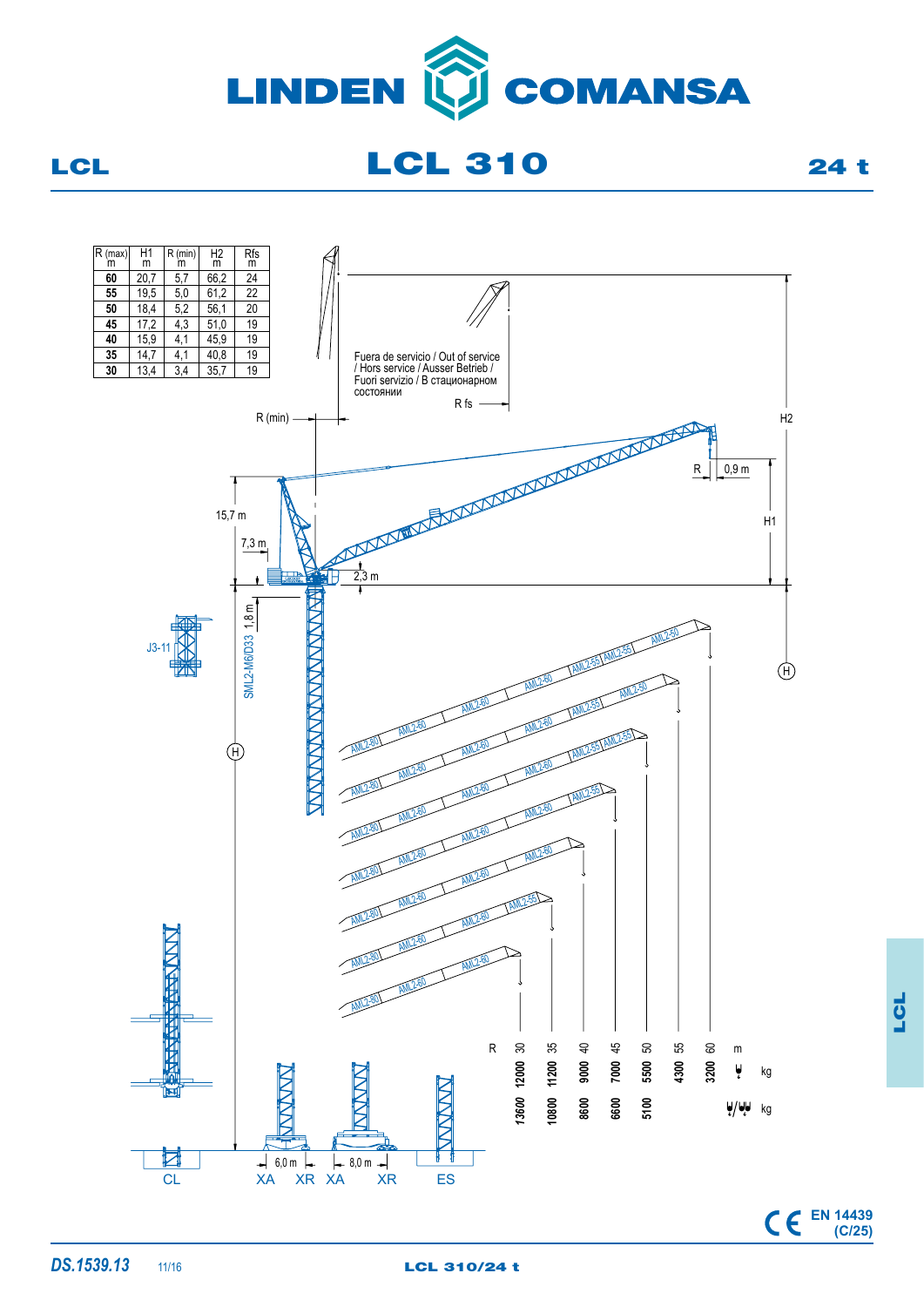| <b>DIAGRAMA DE CARGAS</b><br>Load chart / Diagramme de charges / Lastdiagramm / Diagramma di carico / Диаграмма распределения нагрузки |                             |               |                      |       |                         |                         |                         |                        |                       |                      |              |      |      |          |                |                         |
|----------------------------------------------------------------------------------------------------------------------------------------|-----------------------------|---------------|----------------------|-------|-------------------------|-------------------------|-------------------------|------------------------|-----------------------|----------------------|--------------|------|------|----------|----------------|-------------------------|
|                                                                                                                                        | $\mathsf{R}_{\mathsf{(m)}}$ | ĥ             | RCmax<br>(m)         | 10    | 15                      | 20                      | 25                      | 30                     | 35                    | 40                   | 45           | 50   | 55   | 60       | ⇔(m)<br>U(kg)  |                         |
|                                                                                                                                        | 60                          |               | 28,0                 |       |                         |                         | 12000                   | 10600                  | 8130                  | 6500                 | 5340         | 4460 | 3780 | 3200     |                |                         |
|                                                                                                                                        | 55                          |               | 29,0                 |       |                         |                         | 12000                   | 11360                  | 8900                  | 7220                 | 6000         | 5070 | 4300 |          |                |                         |
|                                                                                                                                        | 50                          |               | 30,0                 |       |                         |                         |                         | 12000                  | 9520                  | 7800                 | 6520         | 5500 |      | (t)      |                |                         |
|                                                                                                                                        | 45                          |               | 31,0                 |       |                         |                         |                         | 12000                  | 10110                 | 8350                 | 7000         |      |      |          |                |                         |
|                                                                                                                                        | 40                          |               | 32,0                 |       |                         |                         |                         | 12000                  | 10710                 | 9000                 |              |      |      | Ų        |                |                         |
|                                                                                                                                        | 35                          |               | 33,0                 |       |                         |                         |                         | 12000                  | 11200                 |                      |              |      |      |          |                |                         |
|                                                                                                                                        | 30                          |               | 30,0                 |       |                         |                         |                         | 12000                  |                       |                      |              |      |      |          |                | (m)                     |
|                                                                                                                                        | $R_{(m)}$                   | $\frac{1}{2}$ | RCmax<br>(m)         | 10    | 15                      | 20                      | 25                      | 30                     | 35                    | 40                   | 45           | 50   | 55   | 60       | ⇔(m)<br>-Q(kg) |                         |
|                                                                                                                                        | 50<br>45<br>40              |               | 14,6<br>15,3<br>16,1 | 24000 | 23170<br>24000<br>24000 | 16090<br>17420<br>18830 | 12200<br>13380<br>14670 | 9750<br>10780<br>11950 | 8050<br>8970<br>10030 | 6810<br>7640<br>8600 | 5860<br>6600 | 5100 |      | (t)<br>Ų |                |                         |
|                                                                                                                                        | 35                          |               | 17,0                 |       | 24000                   | 20070                   | 15700                   | 12830                  | 10800                 |                      |              |      |      | لمإيا    |                |                         |
|                                                                                                                                        | 30                          |               | 18,0                 |       | 24000                   | 21350                   | 16670                   | 13600                  |                       |                      |              |      |      |          |                | Þ<br>$(m)$ <sup>*</sup> |

# **MECANISMOS** Mechanisms / Mécanismes / Antriebe / Meccanismi / Механизмы

 $\widehat{\widehat{G}}$  $\widehat{\mathcal{S}}$  $\widehat{\mathbf{S}}$ **EFU6-65-60 EFU4-110-60 EFU4L-110-60** ODU O (DD) **\* \*** 1450 m 640 m **65 kW** 640 m **110 kW 110 kW** 12 12 12 Ų Ų Ų 8 8 8 4 4 4  $-2,5$ 2,5 t  $\mathbf{t}$  $\pm$ 0.9 t 100 140 100 140 100 140 m/min\_`පි ලු 180 www.td $\frac{1}{2}$ 176 www.ibi $\frac{4}{3}$ 176 24 24 24  $\frac{1}{2}$  $\frac{1}{2}$  $\frac{1}{2}$ 16 16 16 8 8 8 5 5  $\downarrow$  $\downarrow$   $\uparrow$   $\downarrow$ t  $\pm$ 1,7  $\mathbb T$ 50 70 50 70 50 70 m/min\_`ဗ္ က 90 88 88 <u>m/min</u> පුපු <u>m/min</u> පුපි



|                                                                                   | POTENCIA / POWER / PUISSANCE / LEISTUNG / POTENZA / МОШЬНОСТЬ                  |                                         | Tensión de alimentación /<br>Operating voltage / Tension                                                   | I Generador / Generator /                                                                        | Opcional /<br>Optional / En                         |                                                      |
|-----------------------------------------------------------------------------------|--------------------------------------------------------------------------------|-----------------------------------------|------------------------------------------------------------------------------------------------------------|--------------------------------------------------------------------------------------------------|-----------------------------------------------------|------------------------------------------------------|
| Elevación / Hoist / Levage I<br> / Hub / Sollevamento / Тип<br>механизма (подъем) | Abatimiento / Luffing /<br>Relevage / Einziehen /<br> Вrandeggio / Складывание | / Drehbewequng /<br>Rotazione / Поворот | Giro / Slewing / Rotation   Traslación / Travel / Translation <br>/ Verfahrbewegung /<br>Traslazione / Ход | de service / Betriebsspannung<br>′ Tensione di alimentazione / ̇<br>Напряжение источника питания | Générateur / Generator /<br> Generatore / Генератор | loption / Kaufoption<br>/ Opzionale /<br>Опционально |
| EFU6-65-60                                                                        |                                                                                |                                         | $(2x)$ TRA-7.5                                                                                             | 400 V                                                                                            | 280 kVA                                             |                                                      |
| EFU4-110-60                                                                       | AFU2-65-40                                                                     | $(3x)$ GFU-7.5                          |                                                                                                            | 3ph                                                                                              | 345 kVA                                             |                                                      |
| EFU4L-110-60                                                                      |                                                                                |                                         | $(4x)$ TRA-7.5                                                                                             | 50 Hz                                                                                            | 345 kVA                                             |                                                      |
|                                                                                   |                                                                                |                                         |                                                                                                            |                                                                                                  |                                                     |                                                      |

**DS.1539.13** 11/16 **LCL 310/24 t** 

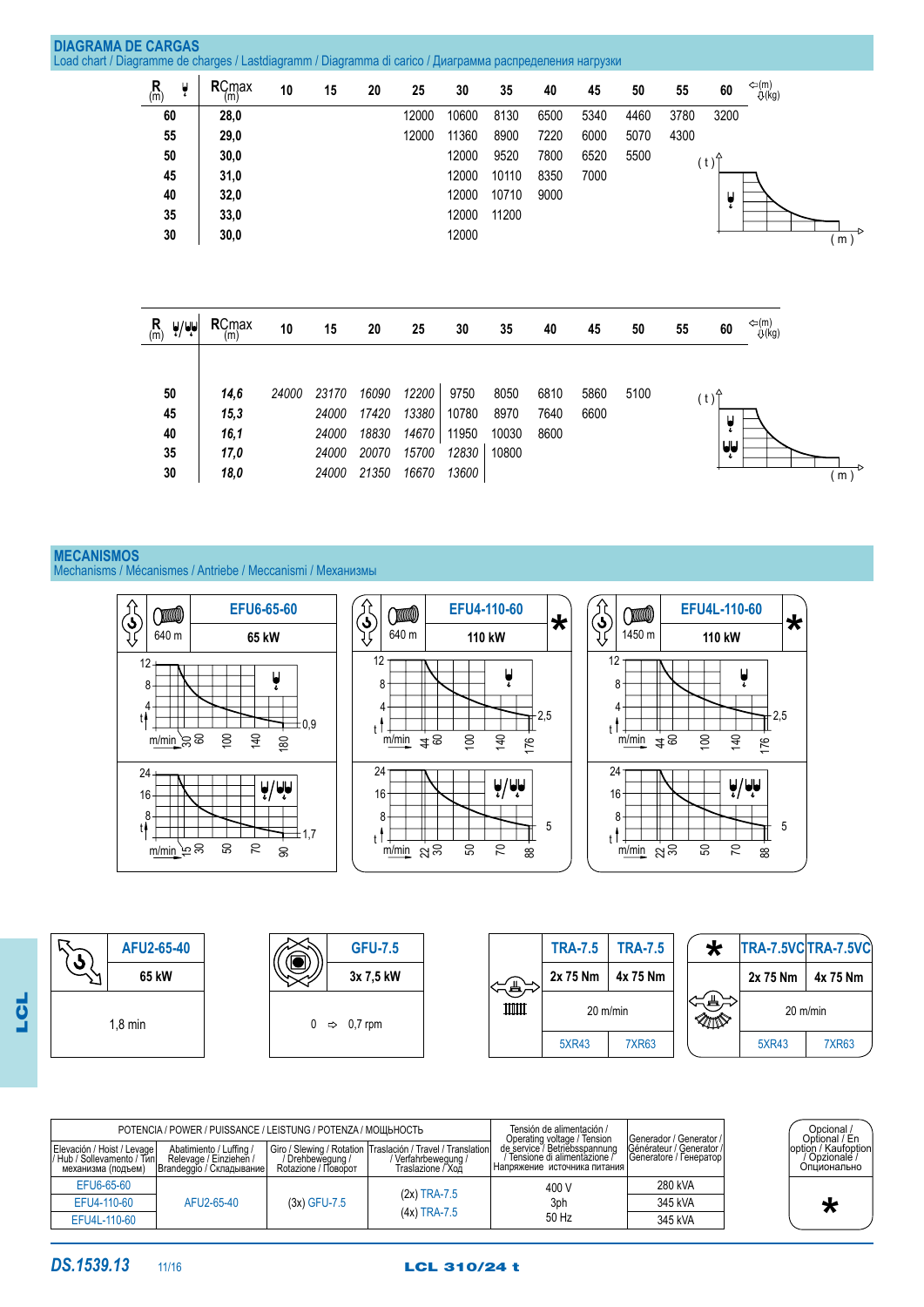

### **Grúa arriostrada** Braced crane / Grue à entretoisement / Abgespannter Kran / Gru ancorata / Наращиваемый кран



|                                | 5XA43                        |              |       |                |              |                         |                  |                  |                          |                       |                  |                | <b>7XA63</b> |              |              |                  |      |              |                |              |
|--------------------------------|------------------------------|--------------|-------|----------------|--------------|-------------------------|------------------|------------------|--------------------------|-----------------------|------------------|----------------|--------------|--------------|--------------|------------------|------|--------------|----------------|--------------|
| R                              | 60/55                        |              | 50/45 |                |              | 40/35                   |                  |                  | 30                       |                       | R                | ų              |              | 60/55        |              | 50/45            |      | 40           | 35/30          |              |
| $\overline{\mathbb{V}}$<br>(m) |                              |              |       | 50/45<br>40/35 |              |                         | 30               |                  |                          | $\overline{W}$<br>(m) |                  |                |              | 50/45        |              |                  | 40   |              | 35/30          |              |
| A max<br>A min                 | 23.9<br>29,4<br>23,9<br>23,9 |              |       | 34,9<br>23,9   |              | 40,4<br>23,9            |                  |                  |                          | A max<br>A min        |                  | 29,7<br>24,2   |              | 35.2<br>24,2 |              | 40,7<br>24,2     | 46,2 | 24,2         |                |              |
| B max<br>B min                 |                              | 16,5<br>16,5 |       |                | 22,0<br>16,5 |                         | $^{27,5}_{16,5}$ |                  | 33,0<br>16,5             |                       |                  | B max<br>B min |              | 16,5<br>16,5 | -            | $^{22,0}_{16,5}$ | -    | 27.5<br>16,5 | $\blacksquare$ | 33,0<br>16,5 |
| C max                          | 29,3                         | 29,3         | 34,8  |                | 34,8         | 40,3                    | 34,8             | 45,8             | 40,3                     |                       |                  | C max          | 29,3         | 29,3         | 34,8         | 34,8             | 40,3 | 34,8         | 45,8           | 40,3         |
| H max                          | 53,2                         | 69,7         | 64,2  |                | 86,2         | 75,2                    | 97,2             | 86,2             | 113,7                    |                       |                  | H max          | 59,0         | 75,5         | 70,0         | 92,0             | 81,0 | 103,0        | 92,0           | 119,5        |
|                                |                              |              |       |                |              |                         |                  |                  |                          |                       | <b>ES43</b>      |                |              |              |              |                  |      |              |                |              |
|                                |                              |              |       |                | R            | ų                       | 60/55            |                  | 50/45                    |                       |                  |                | 40           |              | 35/30        |                  |      |              |                |              |
|                                |                              |              |       |                | (m)          | $\overline{\mathbb{W}}$ |                  |                  | 50/45                    |                       |                  |                | 40           |              | 35/30        |                  |      |              |                |              |
|                                |                              |              |       |                |              | A max<br>A min          | 22,1             | 27.6             | 33,1<br>22,1             |                       |                  |                | 38,6<br>22,1 | 44,1<br>22,1 |              |                  |      |              |                |              |
|                                |                              |              |       |                |              | B max<br>B min          |                  | $^{16,5}_{16,5}$ | $\overline{\phantom{a}}$ |                       | $^{22,0}_{16,5}$ |                | 27,5<br>16,5 |              | 33,0<br>16,5 |                  |      |              |                |              |
|                                |                              |              |       |                |              | C max                   | 29.3             | 29,3             | 34.8                     |                       | 34,8             | 40.3           | 34.8         | 45,8         | 40,3         |                  |      |              |                |              |

H max | 56,9 | 73,4 | 67,9 | 89,9 | 78,9 |100,9| 89,9 |117,4

# **Grúa trepadora**

Internal climbing crane / Grue avec cage de télescopage intérieure / Kran mit klettern im Gebäude / Gru in rampante in cavedio / Кран с самоподъемом  $\overline{\varphi}$  2.5 m



|                                               |           |                 | Hs < 400 m           |      |
|-----------------------------------------------|-----------|-----------------|----------------------|------|
| $\mathsf H$<br>C/25                           | )(m)<br>R | )(m)<br>R       | IA maxl A min<br>(m) | (m)  |
| 66,1<br>(6x D33 + TD34<br>+4x D34A + CLD34A)  | 30<br>35  | $\frac{30}{35}$ | 24,6                 | 15,0 |
| 60,6<br>(5x D33 + TD34<br>+ 4x D34A + CLD34A) | 40        | 40              | 24.6                 | 14.0 |
| 55,1<br>(4x D33 + TD34<br>+4x D34A + CLD34A)  | 45<br>50  | 45              | 21,9                 | 14.0 |
| 49,6<br>(3x D33 + TD34<br>+ 4x D34A + CLD34A) | 55        | 50              | 19,1                 | 14,0 |
| 44.1<br>(2x D33 + TD34<br>+4x D34A + CLD34A)  | 60        |                 | 16,4                 | 13,0 |



Otras zonas de viento, alturas superiores, arriostramientos o trepado interno consultar / Other wind zones , additional hook heights, tie frames or internal climbing on request / Autres zones de vent, des hauteurs supplémentaires, entretoisements où grues avec cage de télescopage intérieure, sur demande / Andere Windzonen, weitere Hakenhöhen, Abspannungen zum Gebäude oder Klettern im Gebäude auf Anfrage / Per zone con velocità del vento particolari, altezze superiori, ancoraggi o rampante in cavedio, consultare il fabbricante / При других ветренных зонах, при бóльшой высоте, привязках к зданию или наращивании крана внутри здания проконсультируйтесь с нами



 $\overline{\phi}$  2.5 m